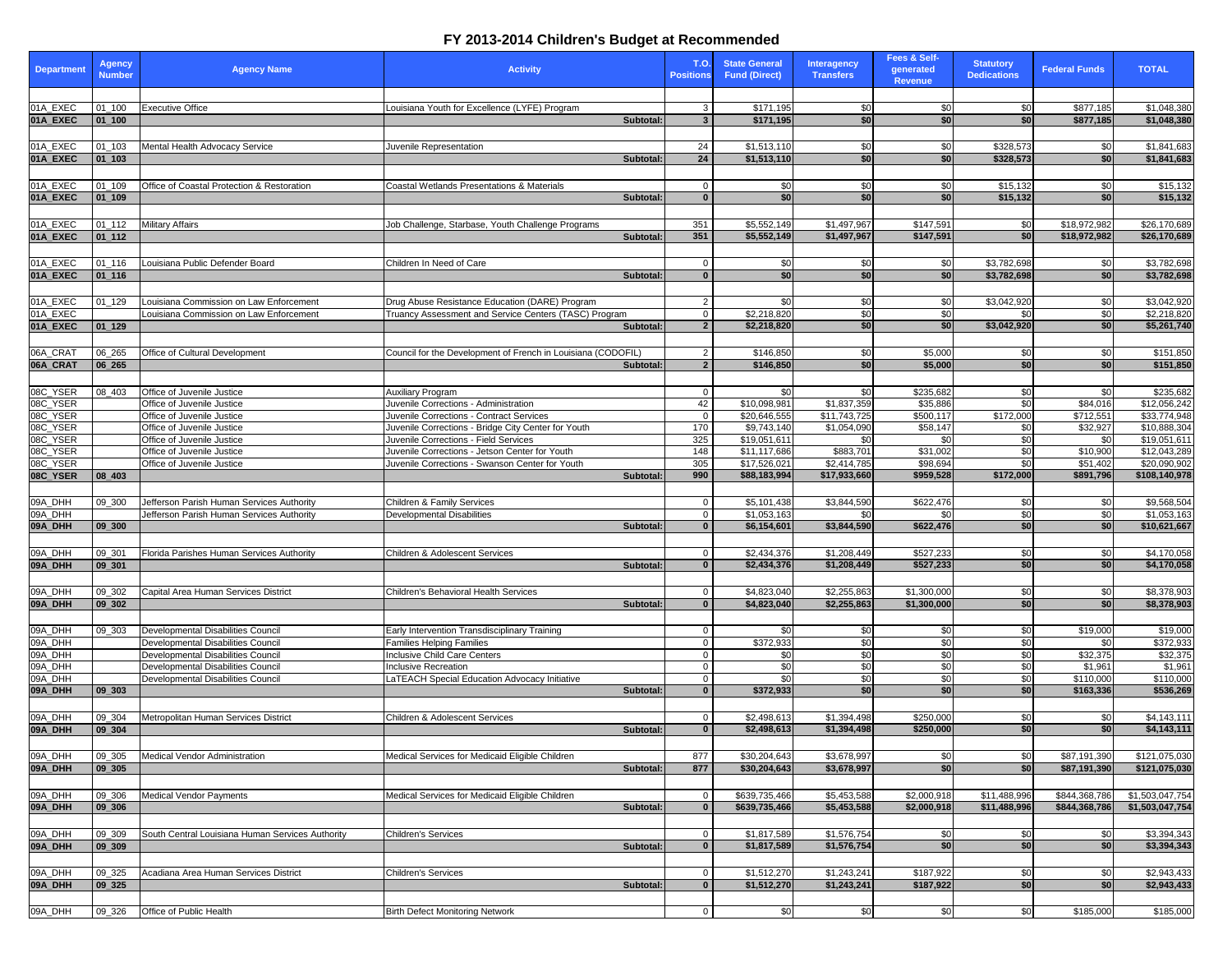## **FY 2013-2014 Children's Budget at Recommended**

| <b>Department</b>    | <b>Agency</b><br><b>Number</b> | <b>Agency Name</b>                                     | <b>Activity</b>                                                       | <b>T.O.</b><br><b>Positions</b> | <b>State General</b><br><b>Fund (Direct)</b> | <b>Interagency</b><br><b>Transfers</b> | Fees & Self-<br>generated<br><b>Revenue</b> | <b>Statutory</b><br><b>Dedications</b> | <b>Federal Funds</b>          | <b>TOTAL</b>                  |
|----------------------|--------------------------------|--------------------------------------------------------|-----------------------------------------------------------------------|---------------------------------|----------------------------------------------|----------------------------------------|---------------------------------------------|----------------------------------------|-------------------------------|-------------------------------|
|                      |                                |                                                        |                                                                       |                                 |                                              |                                        |                                             |                                        |                               |                               |
| 09A_DHH              |                                | Office of Public Health                                | Child Death Review                                                    | $\Omega$                        | \$60,000                                     | \$0                                    | <b>\$0</b>                                  | \$0                                    | \$0                           | \$60,000                      |
| 09A_DHH<br>09A_DHH   |                                | Office of Public Health<br>Office of Public Health     | <b>Children's Special Health Services</b>                             | $\overline{32}$                 | \$2,065,854                                  | \$20,000                               | \$358,400<br>\$0 <sub>1</sub>               | \$0<br>\$0                             | \$4,008,253                   | \$6,452,507                   |
| 09A_DHH              |                                | Office of Public Health                                | <b>Emergency Medical Services</b><br>Genetics and Hemophilia          | 33                              | \$0<br>\$3,021,000                           | \$0<br>\$1,333,013                     | \$2,400,719                                 | $\overline{30}$                        | \$130,000<br>\$0              | \$130,000<br>\$6,754,732      |
| 09A_DHH              |                                | Office of Public Health                                | HIV/Perinatal & AIDS Drug Assistance                                  |                                 | \$0                                          | \$2,250                                | .ፍስ                                         | \$0                                    | \$1,172,778                   | \$1,175,028                   |
| 09A_DHH              |                                | Office of Public Health                                | Immunization                                                          | 59                              | \$4,685,109                                  | \$0                                    | \$115,000                                   | \$0                                    | \$3,190,880                   | \$7,990,989                   |
| 09A_DHH              |                                | Office of Public Health                                | <b>Lead Poisoning Prevention</b>                                      | 4                               | \$57,000                                     | \$0                                    | \$0 <sub>1</sub>                            | \$0                                    | \$100,000                     | \$157,000                     |
| 09A_DHH              |                                | Office of Public Health                                | Maternal and Child Health                                             | 16                              | \$0                                          | \$800,000                              | \$815,000                                   | \$0                                    | \$3,935,090                   | \$5,550,090                   |
| 09A_DHH              |                                | Office of Public Health                                | Nurse Family Partnership                                              | 55                              | \$2,600,000                                  | \$3,365,000                            | .ፍስ                                         | \$0                                    | \$14,918,290                  | \$20,883,290                  |
| 09A_DHH<br>09A_DHH   |                                | Office of Public Health<br>Office of Public Health     | <b>Nutrition Services</b><br><b>School Based Health Services</b>      | 162                             | \$67,759<br>\$400,527                        | \$0<br>\$0                             | \$1,424,816                                 | \$0<br>\$6,334,531                     | \$102,476,250<br>\$0          | \$103,968,825<br>\$6,735,058  |
| 09A_DHH              |                                | Office of Public Health                                | <b>Smoking Cessation</b>                                              | 9<br>$\overline{2}$             | \$0                                          | \$48,750                               | \$0<br>\$0                                  | \$325,000                              | \$716,048                     | \$1,089,798                   |
| 09A_DHH              |                                | Office of Public Health                                | <b>Teen Pregnancy Prevention</b>                                      | $\mathbf{3}$                    | \$0                                          | \$0                                    | \$0                                         | \$0                                    | \$2,200,000                   | \$2,200,000                   |
| 09A_DHH              | $ 09\rangle 326$               |                                                        | Subtotal:                                                             | $\frac{377}{2}$                 | \$12,957,249                                 | \$5,569,013                            | \$5,113,935                                 | \$6,659,531                            | \$133,032,589                 | \$163,332,317                 |
|                      |                                |                                                        |                                                                       |                                 |                                              |                                        |                                             |                                        |                               |                               |
| 09A_DHH              | 09_330                         | Office of Behavioral Health                            | Administration of Children's Services                                 | $\overline{7}$                  | \$1,135,868                                  | <b>SO</b>                              | \$0                                         | \$0                                    | \$0                           | \$1,135,868                   |
| 09A_DHH              |                                | Office of Behavioral Health                            | Adolescent Inpatient                                                  | $\Omega$                        | \$6,007,937                                  | $\overline{30}$                        | \$0                                         | \$0                                    | \$0                           | \$6,007,937                   |
| 09A_DHH              |                                | Office of Behavioral Health                            | <b>Adolescent Intensive Outpatient</b>                                | 6                               | \$1,054,000                                  | $\overline{50}$                        | $\overline{50}$                             | \$0                                    | \$0                           | \$1,054,000                   |
| 09A_DHH              |                                | Office of Behavioral Health                            | Child/Adolescent - Community                                          | $\overline{0}$                  | \$4,515,299                                  | \$0                                    | \$0                                         | \$0                                    | \$0                           | \$4,515,299                   |
| 09A_DHH              |                                | Office of Behavioral Health                            | <b>Community Services</b>                                             | $\mathbf{0}$                    | \$0                                          | $\overline{30}$                        | \$0                                         | \$0                                    | \$359,200                     | \$359,200                     |
| 09A_DHH              |                                | Office of Behavioral Health                            | Developmental Neuropsychiatric Program (DNP) - Outpatient<br>Services | 6                               | \$483,096                                    | -\$0                                   | \$0                                         | \$0                                    | \$0                           | \$483,096                     |
| 09A_DHH              |                                | Office of Behavioral Health                            | <b>Mental Health Community</b>                                        | 4                               | \$2,869,525                                  | \$410,039                              | \$0                                         | \$0                                    | \$3,174,467                   | \$6,454,031                   |
| 09A_DHH              |                                | Office of Behavioral Health                            | <b>Prevention Education</b>                                           | $\overline{0}$                  | \$0                                          | \$0                                    | \$0                                         | \$0                                    | \$5,279,792                   | \$5,279,792                   |
| 09A_DHH              | $ 09\rangle 330$               |                                                        | Subtotal:                                                             | 23                              | \$16,065,725                                 | \$410,039                              | \$0                                         | \$0]                                   | \$8,813,459                   | \$25,289,223                  |
|                      |                                |                                                        |                                                                       |                                 |                                              |                                        |                                             |                                        |                               |                               |
| 09A_DHH              | 09_340                         | Office for Citizens with Developmental Disabilities    | <b>Early Steps</b>                                                    | 13                              | \$8,244,772                                  | \$0                                    | \$1,815,626                                 | \$0                                    | \$6,376,792                   | \$16,437,190                  |
| 09A_DHH              |                                | Office for Citizens with Developmental Disabilities    | <b>Flexible Family Funds</b>                                          | $\overline{0}$                  | \$1,433,913                                  | \$0                                    | \$0 <sub>1</sub>                            | \$0                                    | \$0                           | \$1,433,913                   |
| 09A_DHH              |                                | Office for Citizens with Developmental Disabilities    | Individual & Family Support                                           | $\overline{0}$                  | \$788,468                                    | \$0                                    | \$262,823                                   | \$0                                    | \$0                           | \$1,051,291                   |
| 09A_DHH              |                                | Office for Citizens with Developmental Disabilities    | Pinecrest SSC - Residential & Community-Based Services                | 76                              | \$0                                          | \$4,984,252                            | \$0                                         | \$0                                    | \$0                           | \$4,984,252                   |
| 09A_DHH<br>09A_DHH   | 09 340                         | Office for Citizens with Developmental Disabilities    | Specialized Services<br>Subtotal:                                     | $\overline{0}$<br>89            | $\overline{30}$<br>\$10,467,153              | \$46,168<br>\$5,030,420                | \$0<br>\$2,078,449                          | \$0<br>\$0                             | \$0<br>\$6,376,792            | \$46,168<br>\$23,952,814      |
|                      |                                |                                                        |                                                                       |                                 |                                              |                                        |                                             |                                        |                               |                               |
| 10A_DCFS             | 10 360                         | Office of Children & Family Services                   | <b>Child Care Assistance</b>                                          | $\overline{17}$                 | \$0                                          | $\sqrt{50}$                            | \$0                                         | \$0                                    | \$77,938,790                  | \$77,938,790                  |
| 10A_DCFS             |                                | Office of Children & Family Services                   | Child Care Assistance Payments                                        | 60                              | \$0                                          | \$0                                    | \$0                                         | \$0                                    | \$4,544,341                   | \$4,544,341                   |
| 10A_DCFS             |                                | Office of Children & Family Services                   | <b>Child Welfare Services</b>                                         | 836                             | \$49,559,663                                 | $\overline{30}$                        | \$0                                         | \$0                                    | \$169,769,972                 | $\overline{$219,329,635}$     |
| 10A_DCFS             |                                | Office of Children & Family Services                   | Disability Determinations                                             | 44                              | \$0                                          | \$0                                    | \$0                                         | \$0                                    | \$8,100,446                   | \$8,100,446                   |
| 10A_DCFS             |                                | Office of Children & Family Services                   | Payments to TANF recipients                                           | 308                             | $\overline{50}$                              | $\overline{30}$                        | \$0                                         | $\frac{6}{3}$                          | \$23,198,282                  | \$23,198,282                  |
| 10A_DCFS             |                                | Office of Children & Family Services                   | Supplemental Nutritional Assistance Program (SNAP)                    | 651                             | \$22,192,635                                 | \$0                                    | \$0 <sub>1</sub>                            | \$0                                    | \$23,018,509                  | \$45,211,144                  |
| 10A_DCFS             |                                | Office of Children & Family Services                   | <b>Support Enforcement</b>                                            | 628                             | \$13,008,448                                 | \$0                                    | \$15,731,257                                | \$0                                    | \$55,787,466                  | \$84,527,171                  |
| 10A_DCFS<br>10A_DCFS | 10 360                         | Office of Children & Family Services                   | Temporary Aid to Needy Families (TANF) Initiatives<br>Subtotal:       | 27<br>2,571                     | \$0<br>\$84,760,746                          | \$0<br>$s$ <sub>0</sub>                | \$0 <sub>1</sub><br>\$15,731,257            | \$0<br>\$0                             | \$63,738,258<br>\$426,096,064 | \$63,738,258<br>\$526,588,067 |
|                      |                                |                                                        |                                                                       |                                 |                                              |                                        |                                             |                                        |                               |                               |
| 11A_NATR             | 11_435                         | Office of Coastal Management                           | Outreach & Public Information for Children                            | $\overline{0}$                  | \$0                                          | \$0                                    | <b>\$01</b>                                 | \$0                                    | \$30,240                      | \$30,240                      |
| 11A_NATR             | $11_435$                       |                                                        | Subtotal:                                                             | $\mathbf{0}$                    | \$0                                          | \$0                                    | \$0                                         | \$0                                    | \$30,240                      | \$30,240                      |
|                      |                                |                                                        |                                                                       |                                 |                                              |                                        |                                             |                                        |                               |                               |
| 14A_LWC              | 14_474                         | Workforce Support & Training                           | Services to Youth                                                     | $\mathbf 0$                     | \$0                                          | \$0                                    | \$0                                         | \$0                                    | \$17,465,074                  | \$17,465,074                  |
| 14A_LWC              | 14 474                         |                                                        | Subtotal:                                                             | $\mathbf{0}$                    | \$0                                          | \$0                                    | \$0                                         | \$0                                    | \$17,465,074                  | \$17,465,074                  |
|                      |                                |                                                        |                                                                       |                                 |                                              |                                        |                                             |                                        |                               |                               |
| 19A_HIED             | 19A_600                        | <b>LSU System</b>                                      | 4-H Youth Development                                                 | $\overline{0}$                  | \$0                                          | \$0                                    | \$520,680                                   | \$0                                    | \$1,494,730                   | \$2,015,410                   |
| 19A_HIED             |                                | LSU System                                             | Healthcare, Education, Training, & Patient Services                   | $\overline{0}$                  | $\sqrt{6}$                                   | \$17,522,030                           | \$1,604,154                                 | \$0                                    | \$0                           | \$19,126,184                  |
| 19A_HIED             | 19A_600                        |                                                        | Subtotal:                                                             |                                 | \$0                                          | \$17,522,030                           | \$2,124,834                                 | \$0                                    | \$1,494,730                   | \$21,141,594                  |
|                      |                                |                                                        |                                                                       |                                 |                                              |                                        |                                             |                                        |                               |                               |
| 19A_HIED             | 19A_661                        | Office of Student Financial Assistance                 | START College Saving Plan                                             | $\mathbf{0}$                    | \$0                                          | \$0                                    | \$0                                         | \$0                                    | \$77,892                      | \$77,892                      |
| 19A_HIED             | 19A_661                        |                                                        | Subtotal:                                                             | $\mathbf{0}$                    | \$0                                          | \$0                                    | \$0                                         | \$0                                    | \$77,892                      | \$77,892                      |
|                      |                                |                                                        |                                                                       |                                 |                                              |                                        |                                             |                                        |                               |                               |
| 19B_OTED             | 19B_653                        | Louisiana Schools for the Deaf and Visually Impaired   | <b>Children's Services</b>                                            | 97                              | \$10,499,184                                 | \$398,537                              | \$104,245                                   | \$0                                    | \$0                           | \$11,001,966                  |
| 19B_OTED             |                                | Louisiana Schools for the Deaf and Visually Impaired   | Instruction                                                           | 120                             | \$6,250,743                                  | \$2,298,502                            | \$3,000                                     | \$77,632                               | \$0                           | \$8,629,877                   |
| 19B_OTED             |                                | Louisiana Schools for the Deaf and Visually Impaired   | Residential                                                           | 69                              | \$3,539,701                                  | \$1,541,138                            | <b>\$0</b>                                  | \$76,101                               | \$0                           | \$5,156,940                   |
| 19B_OTED<br>19B_OTED | 19B <sub>653</sub>             | Louisiana Schools for the Deaf and Visually Impaired   | <b>Student Center</b><br>Subtotal:                                    | $\overline{0}$<br>286           | \$0<br>\$20,289,628                          | \$0<br>\$4,238,177                     | \$15,000<br>\$122,245                       | \$0<br>\$153,733                       | \$0<br>\$0                    | \$15,000<br>\$24,803,783      |
|                      |                                |                                                        |                                                                       |                                 |                                              |                                        |                                             |                                        |                               |                               |
| 19B_OTED             | 19B_655                        | Louisiana Special Education Center                     | <b>LSEC Education</b>                                                 | 208                             | \$0                                          | \$15,580,022                           | \$15,000                                    | \$76,170                               | \$20,000                      | \$15,691,192                  |
| 19B_OTED             | 19B_655                        |                                                        | Subtotal:                                                             | 208                             | \$0                                          | \$15,580,022                           | \$15,000                                    | \$76,170                               | \$20,000                      | \$15,691,192                  |
|                      |                                |                                                        |                                                                       |                                 |                                              |                                        |                                             |                                        |                               |                               |
| 19B_OTED             |                                | 19B_657 Louisiana School for Math, Science, & the Arts | Instruction                                                           | 88                              | \$5,094,142                                  | \$1,626,293                            | \$375,459                                   | \$80,178                               | \$85,086                      | \$7,261,158                   |
|                      |                                |                                                        |                                                                       |                                 |                                              |                                        |                                             |                                        |                               |                               |